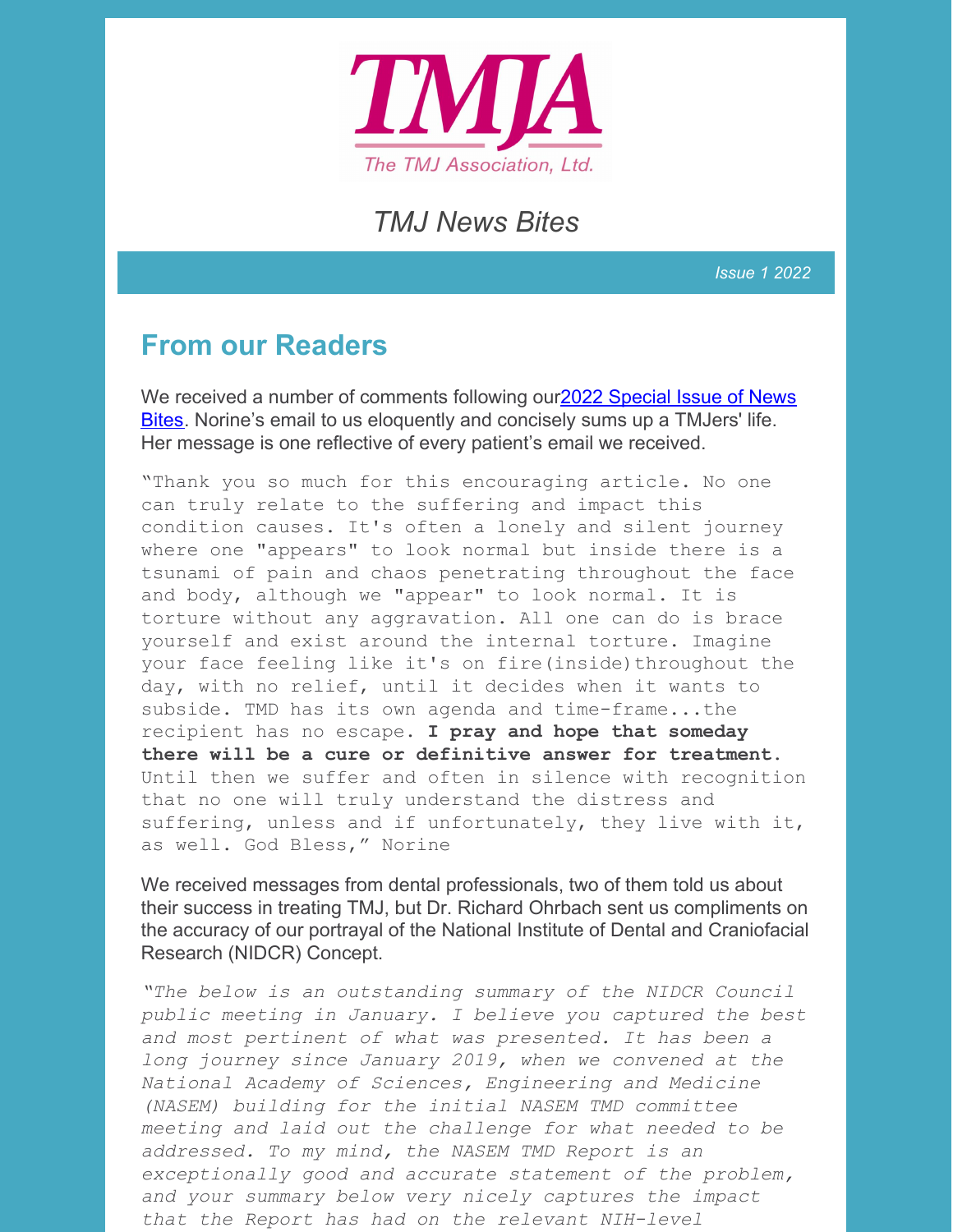## **Thoughts from a Vitek Patient**

I recently read an article in the *Sept 2021 issue of Journal of Pain Research* about the Vitek disc replacement (otherwise known as Proplast-Teflon Interpositional Implants). From here, on, I will call them the Vitek disc or disc replacement.

The article, *Persistent Pain Following Proplast-Teflon Implants of the [Temporomandibular](https://www.ncbi.nlm.nih.gov/pmc/articles/PMC8486010/pdf/jpr-14-3033.pdf) Joint: A Case Report and 35-Year Management Perspective*, was a case study about a patient who received bilateral Vitek discs in her early 20s. She has since endured multiple surgeries, several invasive procedures, some for just two hours of relief. She suffered from depression and suicidal ideation as well. The woman in the case study has suffered terribly as a result of her decision to trust the doctors who likely told her it was a simple procedure and her pain would be gone with that single surgery.

How do I know this? Because I could just as easilyhave been the patient in the case study. Our histories are very similar, even if the initial cause for seeking treatment was slightly different. It couldn't have come at a worse time. I was a recent college grad with a degree in journalism. I didn't know it at the time, but it soon became clear that a career in journalism was the first of many dreams I would have to surrender along my TMJ journey. My descent into TMJ hell began in a physical therapist's office where I was being treated for severe neck pain and headaches. She worked with me for a few weeks before declaring whatever was causing my pain must be systemic, and her two strongest guesses were lupus or a TMJ disorder.

I got an appointment with the oral and maxillofacial surgeon (OMFS) before anyone else, so I started there. After a brief conversation with the doctor, he was quite convinced my problems were due to the TM disc being out of place. He ordered a special test (this was 1986 - things like CAT Scans and MRI's were not readily available at the time). The OMFS injected dye into both joints while the radiologist took some sort of scan called an arthrogram. Based on that one test, the surgeon said I needed an operation sooner rather than later. You see, when he injected the dye on the left side, it flowed throughout the joint. On the right side, however, the dye didn't go anywhere, a sign the doctor said meant the disc was displaced and preventing me from opening my mouth properly. Having had a few surgeries elsewhere in the body that were lifesaving, I went into it with a sense of trust and "he's the doctor; he wouldn't recommend it if I didn't need it"—or would he?

Within a month, my pain was back and at a higher level than before the surgery. I went to see the surgeon who then sent me to another doctor to have a splint fitted so I wouldn't grind my teeth at night. He also sent me for psychotherapy, because he felt I was simply an over-stressed young mother and if I could calm down, the pain would go away. He couldn't have been more wrong. *[Click](https://tmj.org/stories/thoughts-from-a-vitek-patient/) here to read more*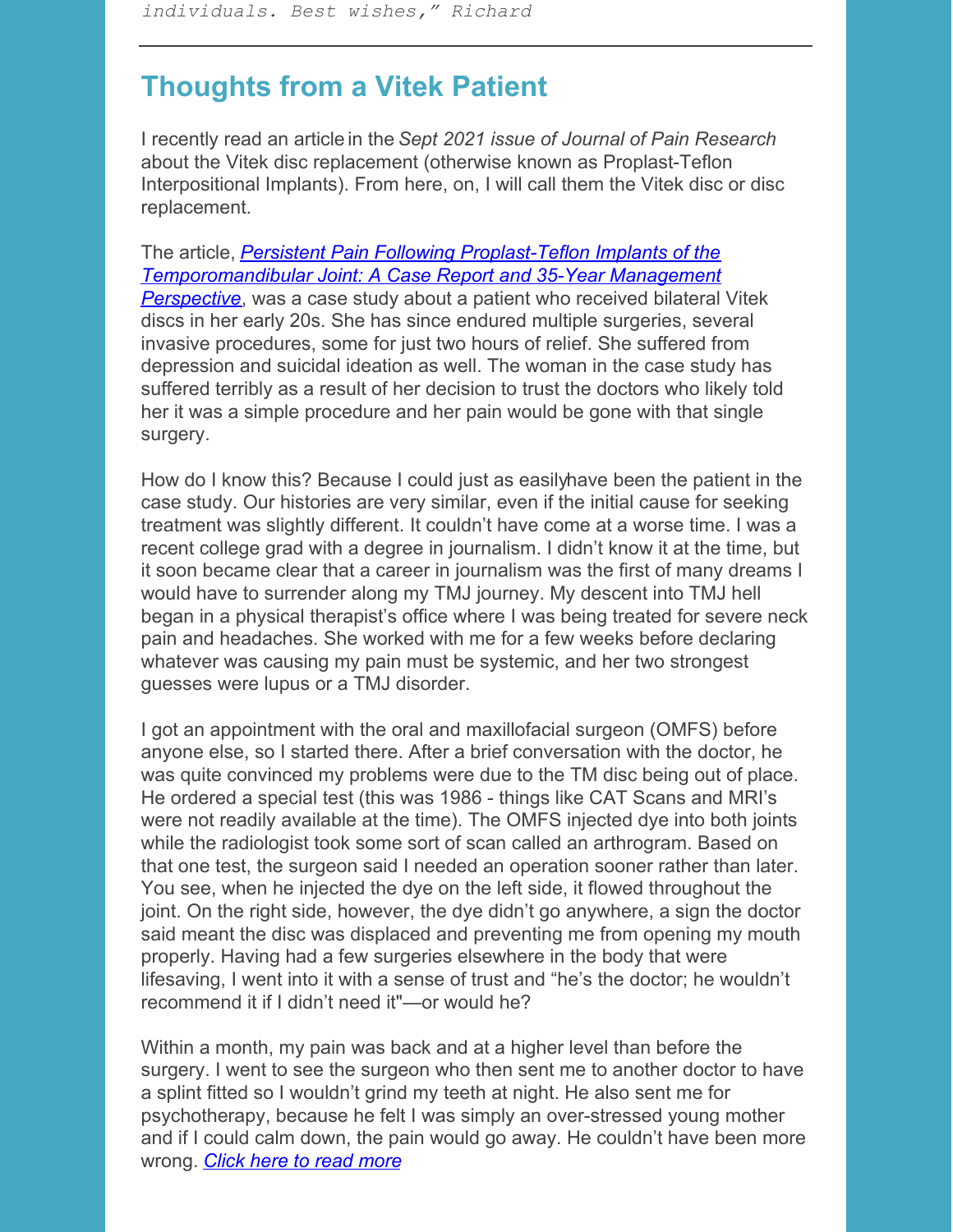Watch Tricia's presentation at the National Academy of Medicine Study on TMJ as she shares her TMJ experiences, including that of the Vitek implant.



We are including a link to our 1994 Spring/Summer issue of TMJ Report in which we published an article on what we were hearing from the implant patients. (See pages 5-7 of the 1994 TMJ Report [Spring/Summer](https://tmj.org/wp-content/uploads/2022/03/Springsummer94.pdf) issue)

# **Analysis of Prosthetic Joint Infection Following Invasive Dental Procedure**

Martin H. [Thornhill,](https://jamanetwork.com/searchresults?author=Martin+H.+Thornhill&q=Martin+H.+Thornhill) MBBS, BDS, PhD<sup>[1,2](https://jamanetwork.com/searchresults?author=Martin+H.+Thornhill&q=Martin+H.+Thornhill)</sup>; [Annabel](https://jamanetwork.com/searchresults?author=Annabel+Crum&q=Annabel+Crum) Crum, BSc<sup>[3](https://jamanetwork.com/searchresults?author=Saleema+Rex&q=Saleema+Rex)</sup>; [Saleema](https://jamanetwork.com/searchresults?author=Saleema+Rex&q=Saleema+Rex) Rex, BA, MSc<sup>3</sup>; et al Tony Stone, BSc<sup>3</sup>; Richard [Campbell,](https://jamanetwork.com/searchresults?author=Richard+Campbell&q=Richard+Campbell) MPH<sup>[3](https://jamanetwork.com/searchresults?author=Mike+Bradburn&q=Mike+Bradburn)</sup>; Mike [Bradburn,](https://jamanetwork.com/searchresults?author=Mike+Bradburn&q=Mike+Bradburn) MSc<sup>3</sup>; [Veronica](https://jamanetwork.com/searchresults?author=Veronica+Fibisan&q=Veronica+Fibisan) Fibisan, PhD<sup>[3](https://jamanetwork.com/searchresults?author=Veronica+Fibisan&q=Veronica+Fibisan)</sup>; Peter B. [Lockhart,](https://jamanetwork.com/searchresults?author=Larry+M.+Baddour&q=Larry+M.+Baddour) DDS<sup>[2](https://jamanetwork.com/searchresults?author=Peter+B.+Lockhart&q=Peter+B.+Lockhart)</sup>; Bryan [Springer,](https://jamanetwork.com/searchresults?author=Bryan+Springer&q=Bryan+Springer) MD<sup>[4](https://jamanetwork.com/searchresults?author=Bryan+Springer&q=Bryan+Springer)</sup>; Larry M. Baddour, MD<sup>[5](https://jamanetwork.com/searchresults?author=Larry+M.+Baddour&q=Larry+M.+Baddour)</sup>; Jon [Nicholl,](https://jamanetwork.com/searchresults?author=Jon+Nicholl&q=Jon+Nicholl) DSc<sup>[3](https://jamanetwork.com/searchresults?author=Jon+Nicholl&q=Jon+Nicholl)</sup> JAMA Network Open. [2022;5\(1\):e2142987.doi:10.1001/jamanetworkopen.2021.42987](https://jamanetwork.com/journals/jamanetworkopen/fullarticle/2788219)

### **Key Points**

Question: Is there an association between invasive dental procedures (IDP) and late prosthetic joint infections (LPJI) in patients who did not receive antibiotic prophylaxis prior to IDP?

### **Findings**

This cohort study of 9427 LPJI hospital admissions for which dental records were available from 15 months preceding admission found no evidence of a temporal association between IDP and LPJI.

### **Meaning**

These findings refute recommendations to give antibiotic prophylaxis to patients with prosthetic joints prior to IDP, given the cost, adverse drug reaction risk, and potential for promoting antibiotic resistance associated with antibiotic prophylaxis.

### **Abstract**

Importance: Dentists in the United States are under pressure from orthopedic surgeons and their patients with prosthetic joints to provide antibiotic prophylaxis before invasive dental procedures (IDP) to reduce the risk of late prosthetic joint infection (LPJI). This has been a common practice for decades, despite a lack of evidence for an association between IDP and LPJI, a lack of evidence of antibiotic prophylaxis efficacy, cost of providing antibiotic prophylaxis, and risk of both adverse drug reactions and the potential for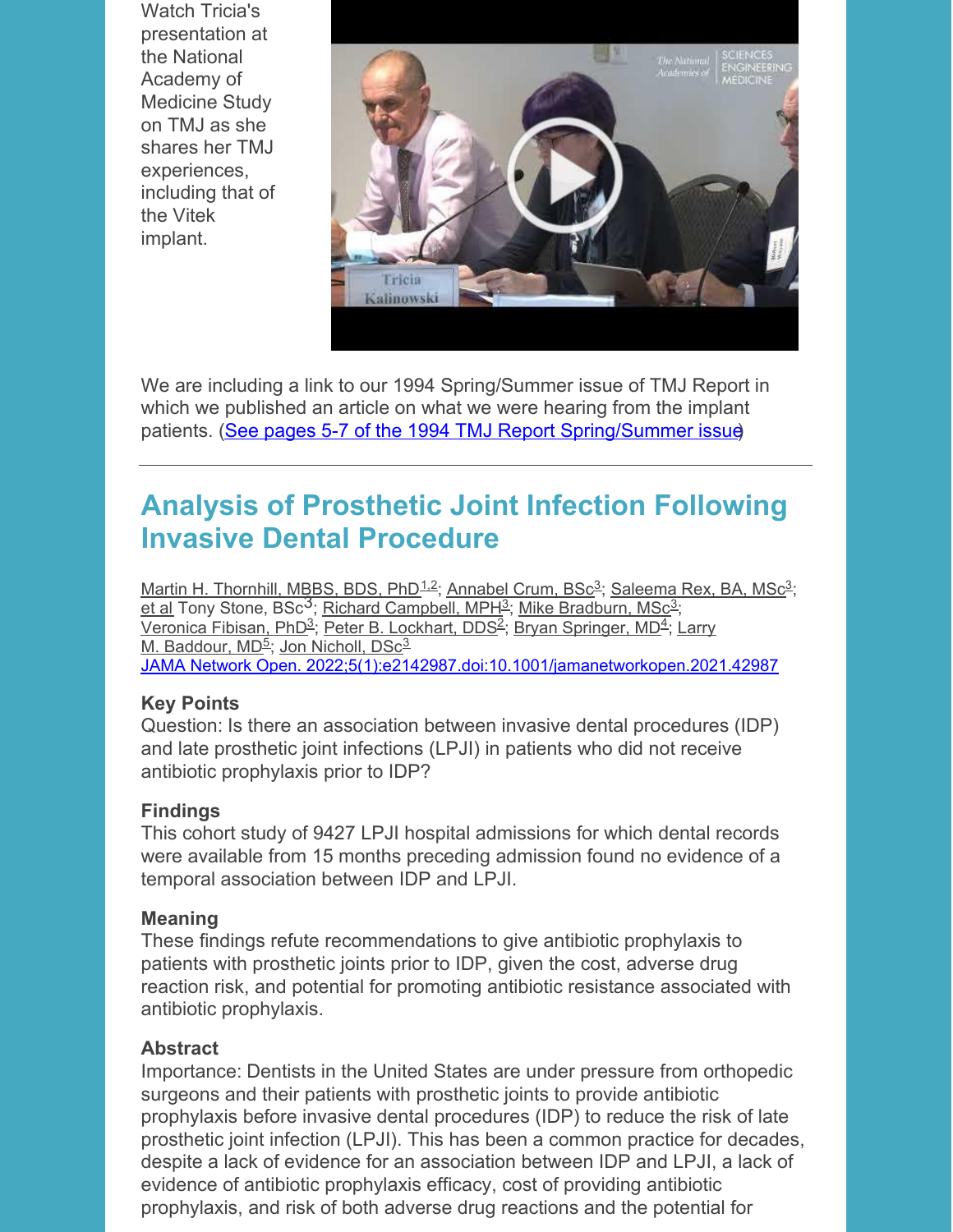promoting antibiotic resistance.

## **TMJ Concepts Acquired by Stryker, Corp.**

TMJ Concepts was acquired by Stryker early last year. According to their website it states TMJ Concepts will remain in Ventura, CA and The TMJ Concepts staff and management team will remain in place.

Dave Samson, the former President of TMJ Concepts, has retired and is no longer with the company. The TMJA has learned TMJ Concepts staff are no longer allowed to communicate directly with TMJ patients and that patients now need to direct their concerns to their surgeons.

## **Educating the Medical Community and Public about TMJ Disorders**

*"Many areas of medicine, dentistry, nursing, behavioral health, physical therapy, and integrative health, as well as other health fields, contribute to TMD research and the care of individuals with a TMD. Going beyond traditional silos and bridging the gaps between professions will be the key to making progress, as will be education and training for those individuals in TMD research and care." (2020 NASEM report on TMJ)*

The TMJ Association is dedicated to educating various medical communities about TMJ disorders and their complexity. Your TMJA recently was invited to present at two webinar events.

**American Medical Women's Association** organized a Sex and Gender Health Education event, November, 12-14, 2021. Terrie Cowley from the TMJA participated in a Q&A session along with other patient advocates. She was invited to give a brief talk on TMJ as most physicians do not have much knowledge of this condition. Click here to read a brief summary of Terrie's [presentation.](https://tmj.org/wp-content/uploads/2022/02/AMWAs-Sex-and-Gender-Health-Education-Summit-_-TC-Summary.pdf)

**Facial Pain Association** held an online conference, January 29-30, 2022 and invited the TMJA to present. We invite you to view the video presentations by Terrie Cowley on the **TMJ [Association](https://youtu.be/9cXRbLapcA8)** and Christin Veasley on **TMJ [disorders](https://youtu.be/T69ZCPaa-lo)**.

## **TMJ Biomedical Research Grant Awarded**

Dr. Hai Yao is a long-time supporter of the efforts of the TMJA and we congratulate him on receiving this NIH grant award!

"Researchers will study temporomandibular joint (TMJ) function, how the TMJ functions in different craniofacial developmental disorders that seem to put the joint at risk for degeneration and how the joint responds to surgical correction of these disorders, researchers said."

"Özlem Yilmaz, chair of the Department of Oral Health Sciences at Medical University of South Carolina (MUSC), said the new project presents an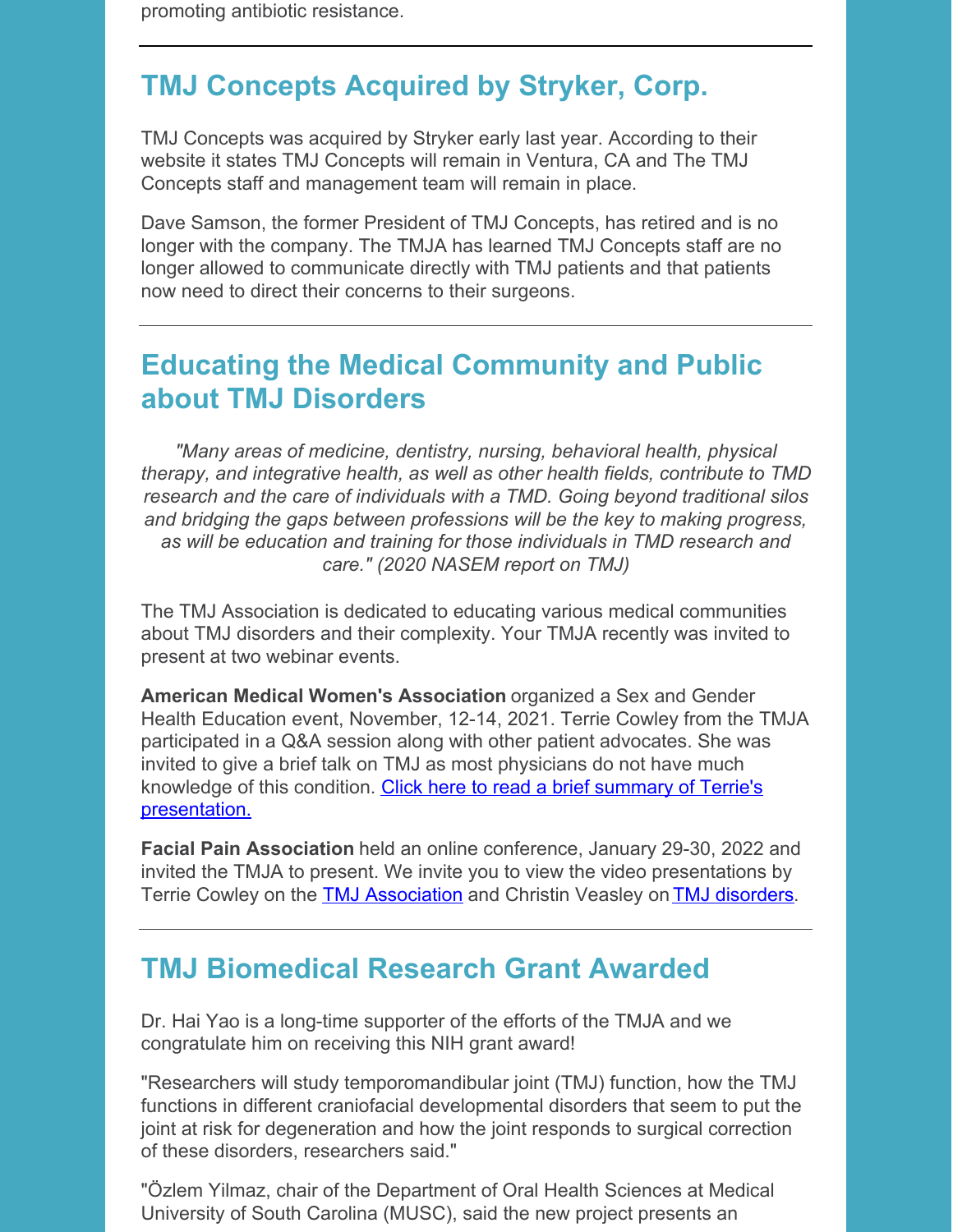important venue to help patients debilitated with TMJ disorders and underpins South Carolina's leading position in temporomandibular disorders research."

"This grant is a testament to the strength of the biomedical research enterprise that Clemson and MUSC are building in partnership with federal collaborators, especially the National Institutes of Health," she said. "Dr. Yao's leadership has been crucial to the partnership's success, and it remains in good hands with him at the helm."

Click here to read the full [article.](https://news.clemson.edu/new-research-underscores-south-carolinas-growing-strength-as-a-biomedical-research-hub/?utm_source=rss&utm_medium=rss&utm_campaign=new-research-underscores-south-carolinas-growing-strength-as-a-biomedical-research-hub&fbclid=IwAR0BgZSMmfEsQQgiPGeGrylglFoYoAusOuqx3ikgoieBdm344fpj5ibXlEM)

# **Meet Snowy, the TMJ AdvoCAT!**

Hi, my name is Snowy. I am a cat with a mission and of course, I am also a queen. I've been begging my mom to let me play an active role in the TMJA. I've attended a number of Zoom calls with the TMJ Patient-led RoundTable and others. I have read the entire 409 pages of the National Academy of Sciences, Engineering, and Medicine Report on TMJ. Finally! A month ago, I received word from the TMJA Top Cat (TC) that I was given an official role to help spread the word about TMJ disorders.



My Twitter account is **Snowy the TMJ [AdvoCAT](https://twitter.com/TMJAdvoCAT)** 

and I'm off to a meowing start, however I need your help in getting my message out to the human race. Please follow me on Twitter <https://twitter.com/TMJAdvoCAT> and be sure to tell all your friends too!

## **Join Us and Take Action!**

There is power in numbers and your voice matters! There are many ways you can participate – as a large vocal community, we can accomplish so much more when we join forces and take action together!

### **Register with the TMJA**

We have had much success with policy decision-makers, but we can only imagine how much more powerful we will be working together. When we visit elected officials to advocate for patients' needs, we are often asked how many patients we have heard from in that official's state. By simply registering your [information](http://tmj.org/join-us/) with us, you will help us to continue to advocate for your needs as well as:

- Notify you of an opportunity to participate in patient surveys and clinical studies
- Notify you of opportunities to provide your TMJ testimony in writing or at public meetings
- Invite you to join in activities such as the **Patient-Led Round Table project**
- Provide you with the information to advocate for TMJ patient needs by writing or calling your elected officials
- Receive our free e-newsletter, *TMJ News Bites*, to stay informed of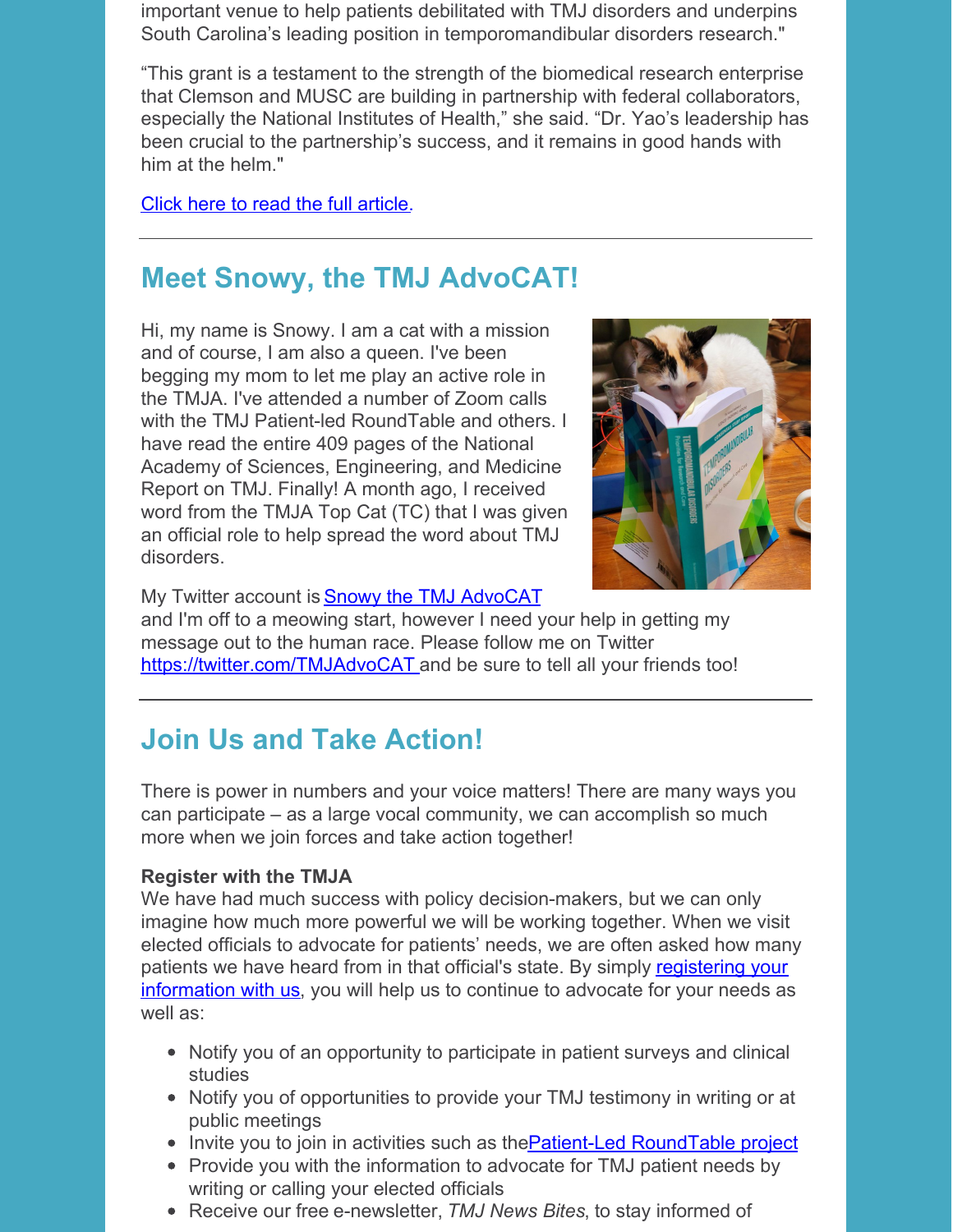current activities and TMJ news.

### **Submit Your TMJ Story**

[Sharing](http://tmj.org/community/tmj-stories/) your story is empowering and goes a long way in supporting others suffering with TMJ disorders, as well as educating the public about the real-life challenges of living with a TMJ disorder. Consider submitting your story and experiences with us through email  $(info@tmj.org)$  $(info@tmj.org)$  or upload a short video clip.

### **Make a Financial Contribution**

Your financial support is vital and makes all of our work possible. We rely on individual [donations](http://tmj.org/about-the-tmj-association/donate/) as our main source of funding. Please consider a donation today!

#### **Volunteer Your Expertise**

If you have expertise in areas such as: fundraising, marketing, patient support, social media, scientific research and would like to volunteer some of your time to the TMJA, please contact us  $(info@tmj.org)$  $(info@tmj.org)$ . Let us know what your interests are and we will be thrilled to match your skills with our needs.

#### **Educate Others**

Educating dental and medical professionals, family members, friends, coworkers and others about the prevalence and impact of TMJ by downloading and sharing our **[brochures](http://tmj.org/about-the-tmj-association/our-publications-2/brochures/) and other important resources**.

## **New NIH Research Grant Opportunities**

**Notice of Special Interest (NOSI): Research on the Health of Women of Understudied, Underrepresented and Underreported (U3) Populations (Admin Supp Clinical Trial Optional)**

The TMJA welcomes the announcement by the NIH Office of Research on Women's Health of the availability of Administrative Supplements to support research on the health of women in understudied, underrepresented, and underreported populations in biomedical research. The prevalence of TM disorders is higher in women and yet support for biomedical research specifically targeted to sex and gender topics in TMJ is lacking. Clearly, more research is needed to address molecular, genetic, musculoskeletal, endocrine, neurological, and bio-behavioral aspects of TM disorders in women. We hope this announcement will result in many new avenues of research that will clarify the causes of TMDs, elucidate the arc of disease progression, and ultimately, hasten the development of precision treatments for TMJ patients.

<https://grants.nih.gov/grants/guide/notice-files/NOT-OD-22-031.html>

### About The TMJ Association...*Changing the Face of TMJ*

The TMJ Association, Ltd. is a nonprofit, patient advocacy organization whose mission is to improve the quality of health care and lives of everyone affected by Temporomandibular Disorders (TMJ). For over 30 years, we have shared reliable information on TMJ with people like you. We invite you to visit our